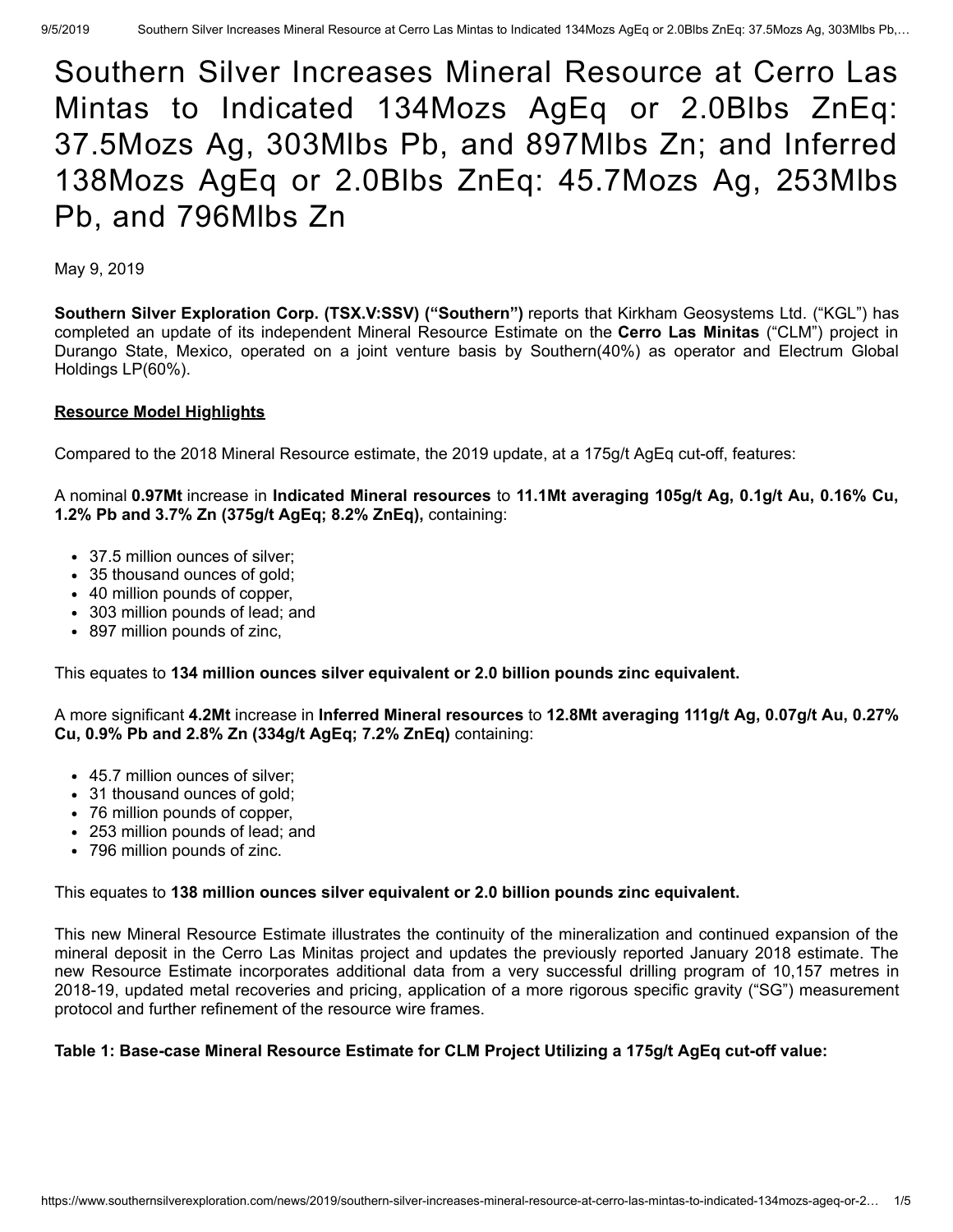| Indicated         |               |       |      |     |          |       |       |      |         |         |        |        |         |                  |          |
|-------------------|---------------|-------|------|-----|----------|-------|-------|------|---------|---------|--------|--------|---------|------------------|----------|
| Zone              | Tonnes        | Aq    | Cu   | Рb  | Zn       | Αu    | AgEq  | ZnEg | Ag TrOz | Au TrOz | Рb     | Zn     |         | Cu Lbs AgEq TrOz | ZnEq Lbs |
|                   | (Kt)          | (g/t) | (%)  | (%) | $( \% )$ | (g/t) | (g/t) | (%)  | (000's) | (000's) | (Mibs) | (MIbs) | (Mlbs)  | (000's)          | (Mibs)   |
| <b>Blind Zone</b> | 2,007         | 103   | 0.12 | 2.0 | 2.3      | 0.04  | 310   | 8.0  | 6,647   | з       | 90     | 103    | 5.2     | 19,983           | 354      |
| El Sol Zone       | 978           | 83    | 0.09 | 2.3 | 2.2      | 0.04  | 291   | 7.5  | 2,600   |         | 50     | 47     | 2.0     | 9.168            | 162      |
| Las Victorias     | 870           | 141   | 0.17 | 2.0 | 2.8      | 0.62  | 385   | 10.0 | 3.949   | 17      | 39     | 53     | 3.2     | 10.775           | 191      |
| Skarn Front       | 7.246         | 104   | 0.19 | 0.8 | 4.3      | 0.06  | 403   | 8.1  | 24.290  | 14      | 125    | 694    | 29.7    | 93.965           | 1.299    |
| <b>Total</b>      | 11.102        | 105   | 0.16 | 1.2 | 3.7      | 0.10  | 375   | 8.2  | 37,485  | 35      | 303    | 897    | 40      | 133,891          | 2,006    |
| Inferred          |               |       |      |     |          |       |       |      |         |         |        |        |         |                  |          |
| Zone              | <b>Tonnes</b> | Ag    | Cu   | PЬ  | Ζn       | Au    | AgEq  | ZnEq | Ag TrOz | Au Troz | Рb     | Zn     |         | Cu Lbs AgEq TrOz | ZnEq Lbs |
|                   | (Kt)          | (g/t) | (% ) | (%) | (%)      | (g/t) | (g/t) | (%)  | (000's) | (000's) | (Mibs) | (MIbs) | (Milbs) | (000's)          | (Mibs)   |
| <b>Blind Zone</b> | .261          | 80    | 0.08 | 1.4 | 2.0      | 0.17  | 243   | 62   | 3,258   |         | 38     | 56     | 2       | 9,848            | 173      |
| El Sol Zone       | 794           | 65    | 0.05 | 1.9 | 2.4      | 0.03  | 262   | 6.6  | 1,669   |         | 33     | 42     |         | 6,695            | 116      |
| Las Victorias     | 216           | 180   | 0.06 | 2.7 | 2.1      | 0.90  | 416   | 11.0 | 1,252   | 6       | 13     | 10     | o       | 2.892            | 53       |
| Skarn Front       | 10,573        | 116   | 0.31 | 0.7 | 3.0      | 0.05  | 349   | 7.3  | 39,569  | 17      | 169    | 689    | 73      | 118,684          | 1.701    |
| <b>Total</b>      | 12,844        | 111   | 0.27 | 0.9 | 2.8      | 0.07  | 334   | 7.2  | 45.749  | 31      | 253    | 796    | 76      | 138,119          | 2,043    |

Notes: The 175g/t AgEq cut-off value was calculated using average long-term prices of \$16.6/oz. silver, \$1,275/oz. gold, \$2.75/lb. copper, \$1.0/lb. lead and \$1.25/lb. zinc. Metal recoveries for the Blind, El Sol and Las Victorias deposits of 91% silver, 92% lead, 82% zinc and 80% copper and for the Skarn Front deposit of 85% silver, 89% lead, 92% zinc and 84% copper were used to define the cut-off grades. The base case cut-off grade assumed \$75/tonne operating, smelting and sustaining costs. All prices are stated in \$USD.

### **Table2: Mineral Resource Cut-off Sensitivities for CLM Project**

|                     | Tonnes | Aq    | Cu       | Рb       | Ζn   | Au    | AgEq | ZnEq | Ag TrOz Au TrOz |         | PЬ     | Ζn     |        | <b>Cu Lbs AgEg TrOz</b> | <b>ZnEg Lbs</b> |
|---------------------|--------|-------|----------|----------|------|-------|------|------|-----------------|---------|--------|--------|--------|-------------------------|-----------------|
|                     | (Kt)   | (g/t) | $( \% )$ | $( \% )$ | ( %) | (g/t) | (gA) | (%)  | (000's)         | (000's) | (Mibs) | (MIbs) | (Mibs) | (000's)                 | (Mibs)          |
| 150g/t AgEq Cut-off |        |       |          |          |      |       |      |      |                 |         |        |        |        |                         |                 |
| Indicated           | 13.078 | 97    | 0.15     | 1.2      | 3.3  | 0.10  | 343  | 74   | 40.600          | 41      | 338    | 954    | 43     | 144.182                 | 2.121           |
| Inferred            | 15,673 | 101   | 0.25     | 0.8      | 2.5  | 0.07  | 304  | 6.6  | 50,742          | 37      | 287    | 873    | 86     | 152,960                 | 2,272           |
| 175g/t AgEq Cut-Off |        |       |          |          |      |       |      |      |                 |         |        |        |        |                         |                 |
| Indicated           | 11,102 | 105   | 0.16     | 1.2      | 3.7  | 0.10  | 375  | 8.2  | 37,485          | 35      | 303    | 897    | 40     | 133,891                 | 2,007           |
| <b>Inferred</b>     | 12,844 | 111   | 0.27     | 0.9      | 2.8  | 0.07  | 334  | 72   | 45.749          | 31      | 253    | 796    | 76     | 138,119                 | 2.043           |
| 250g/t AgEq Cut-Off |        |       |          |          |      |       |      |      |                 |         |        |        |        |                         |                 |
| Indicated           | 7,457  | 126   | 0.19     | 1.4      | 4.6  | 0.11  | 457  | 9.9  | 30.255          | 27      | 233    | 750    | 31     | 109,520                 | 1,622           |
| <b>Inferred</b>     | 6,692  | 146   | 0.31     | 1.2      | 3.9  | 0.09  | 449  | 9.6  | 31,481          | 20      | 175    | 574    | 46     | 96.521                  | 1,419           |
| 350g/t AgEq Cut-Off |        |       |          |          |      |       |      |      |                 |         |        |        |        |                         |                 |
| Indicated           | 4,656  | 147   | 0.22     | 1.6      | 5.7  | 0.14  | 556  | 11.9 | 22,005          | 21      | 167    | 590    | 23     | 83,194                  | 1,221           |
| <b>Inferred</b>     | 3.854  | 187   | 0.35     | .5       | 4.9  | 0.10  | 564  | 12.1 | 23.135          | 12      | 124    | 417    | 30     | 69.891                  | 1,024           |

#### Notes:

1) The current Resource Estimate was prepared by Garth Kirkham, P.Geo., of Kirkham Geosystems Ltd.

2) All mineral resources have been estimated in accordance with Canadian Institute of Mining and Metallurgy and Petroleum ("CIM") definitions, as *required under National Instrument 43-101 ("NI43-101").*

3) Mineral resources were constrained using mainly geological constraints and approximate 10g/t AgEq grade domains.

4) AgEq cut-off values were calculated using average long-term prices of \$16.6/oz. silver, \$1,275/oz. gold, \$2.75/lb. copper, \$1.0/lb. lead and \$1.25/lb. zinc. Metal recoveries for the Blind, El Sol and Las Victorias deposits of 91% silver, 25% gold, 92% lead, 82% zinc and 80% copper and for the Skarn Front deposit of 85% silver, 18% gold, 89% lead, 92% zinc and 84% copper were used to define the cut-off grades. Base case cut-off grade assumed \$75/tonne operating smelting and sustaining costs. All prices are stated in \$USD.

5) Silver Equivalents were calculated from the interpolated block values using relative recoveries and prices between the component metals and silver to determine a final AgEq value. The same methodology was used to calculate the ZnEq value.

6) Mineral resources are not mineral reserves until they have demonstrated economic viability. Mineral resource estimates do not account for a resource's mineability, selectivity, mining loss, or dilution.

7) All figures are rounded to reflect the relative accuracy of the estimate and therefore numbers may not appear to add precisely.

### **Model Parameters**

Four separate mineral deposits were modelled in the resource update with the Blind, the El Sol and the Las Victorias deposits forming sets of sub-parallel, northwest-trending and steeply dipping mineralized zones which are traced for over 1300 metres strike and up to 600 metres depth. The fourth deposit known as the Skarn Front, forms beneath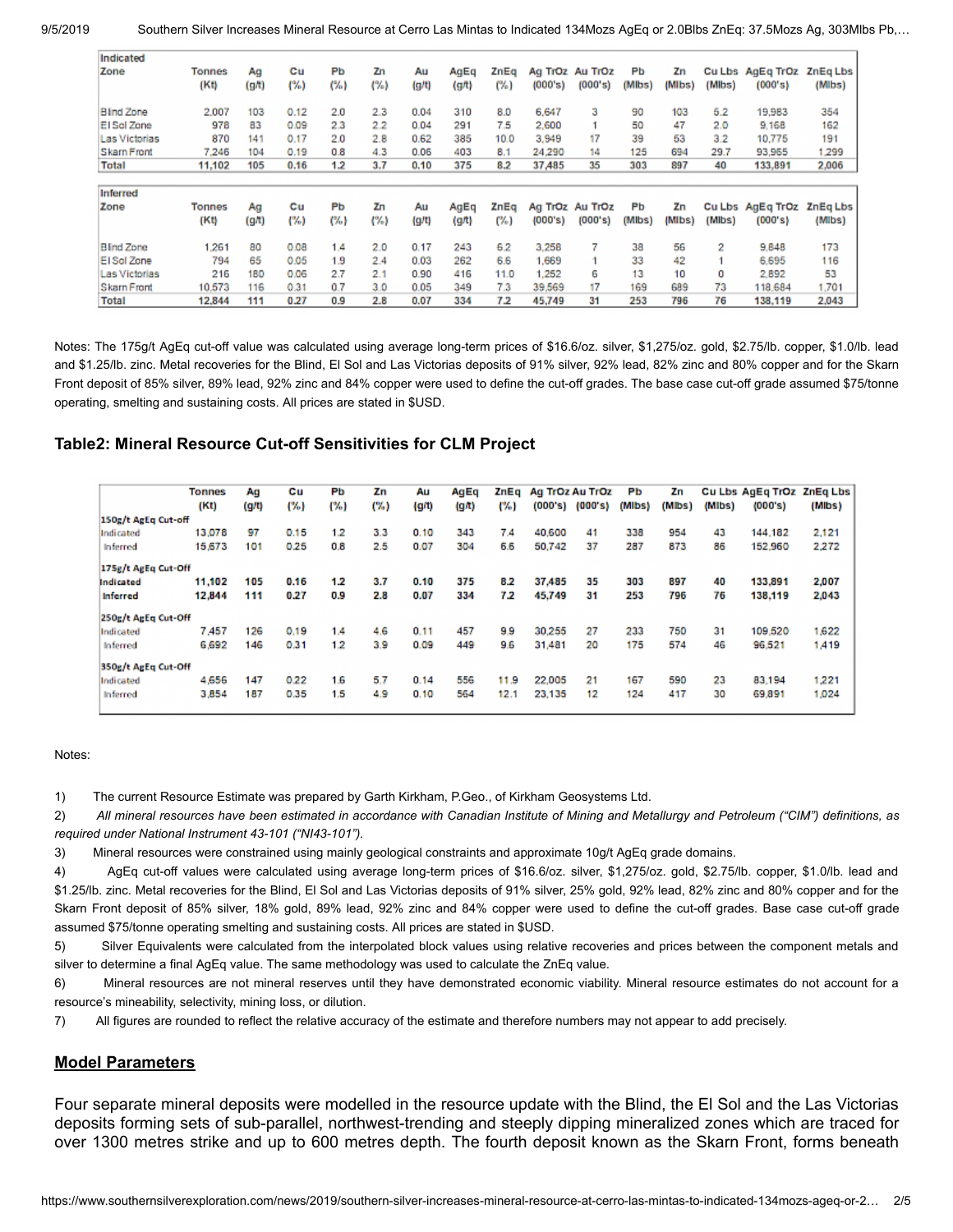9/5/2019 Southern Silver Increases Mineral Resource at Cerro Las Mintas to Indicated 134Mozs AgEq or 2.0Blbs ZnEq: 37.5Mozs Ag, 303Mlbs Pb....

the Blind, El Sol and Las Victorias deposits and is localized on the outer edge of the skarn alteration zone surrounding the Central Monzonite Intrusion and has been drilled along an approximate 1100 metre strike length and to depths of up to 1000 metres.

KGL suggests that an underground mining scenario is appropriate for the project at this stage and has recommended a 175g/t AgEq cut-off value for the base-case resource estimate. Also listed are grade-tonnage sensitivities at 150g/t, 175g/t, 250g/t, and 350g/t AgEq cut-off values (see Table 2 above) which demonstrate both a significant increase in contained precious and base-metals at lower cut-off values and good tonnage and grade retention at incrementally higher cut-off values. A NI 43-101 Technical Report will be posted on SEDAR within 45 days.

*Mineral Resources that are not Mineral Reserves do not have demonstrated economic viability. Inferred Resources are considered too speculative geologically to have economic considerations applied to them that would enable them to be classified as Mineral Reserves. There is no assurance that any part of the Inferred Resource will be converted to Measured or Indicated Mineral Resources or ultimately converted to a Mineral Reserve.*

## **2018-19 Exploration Review:**

Drilling in the 2018-19 Exploration season, as reflected in the updated Mineral Resource estimate, successfully:

- filled grade gaps in the earlier block model and allowed the more effective projection of higher grade mineralization throughout the deposits;
- built continuity of several higher grade zones within the central part of the Skarn Front deposit establishing several high-grade lenses of mineralization within 400 metres of surface;
- established greater continuity between the Skarn Front deposit and footwall mineralization (lateral to and equivalent to the Skarn Front style mineralization) in the Las Victorias zone;
- extended and built continuity of higher-grade, shallow mineralization (<400 metres) in both the Las Victorias deposit and North Skarn zone;
- added 163Kt Indicated Resource and 216Kt Inferred Resource at grades >380g/t AgEq in the Las Victorias deposit;
- added 2.1Mt Indicated Resource and 2.7Mt Inferred Resource to the Skarn Front deposit at similar or higher average AgEq grade;
- provided better definition of three higher grade sub-zones within the El Sol deposit; and
- identified anomalous silver and pathfinder mineralization in the CLM West Epithermal 19,500 ha. claim group located approximately 10-15km to the southwest of the established mineral resources on the CLM property

The Mineral Resources at Cerro Las Minitas have increased substantially since the initial resource estimate in 2016 with 133 drill holes for 59,000 metres, US\$18.5M spent to date and with a discovery cost of: \$0.07/oz AgEq; \$0.005/lb ZnEq.

The project continues to provide a strong high-grade resource growth projection.

President, Lawrence Page Q.C. stated *"Since acquisition in September 2010, CLM continues to develop Mineral Resources with great potential to become a significant economic deposit. Exploration since 2018 has resulted in a 9.5% percent increase in Indicated Resources and a 48% percent increase in Inferred Resources on a tonnage basis. A modest expenditure in 2018 of \$2 million in drilling and exploration costs at the area of the Cerro has added* great value to the existing resource and we are confident that additional exploratory drilling during 2019-20 will *continue adding great incremental value to the Project".*

*"The property is not burdened with royalties which enhances the financial fundamentals of mining and processing. Aggregate acquisition and exploration costs of \$18.5 million, equate to a "finding" cost of less than \$0.07 per silver equivalent ounce with continued upside to add further resources."*

*"Exploration of portions of our 19,500 hectares at CLM West has resulted in a "discovery hole" highlighted by a 3 metre intercept grading 168g/t Ag from a strongly oxidized and broken zone located in the upper part of drill hole 18CLMW-007."*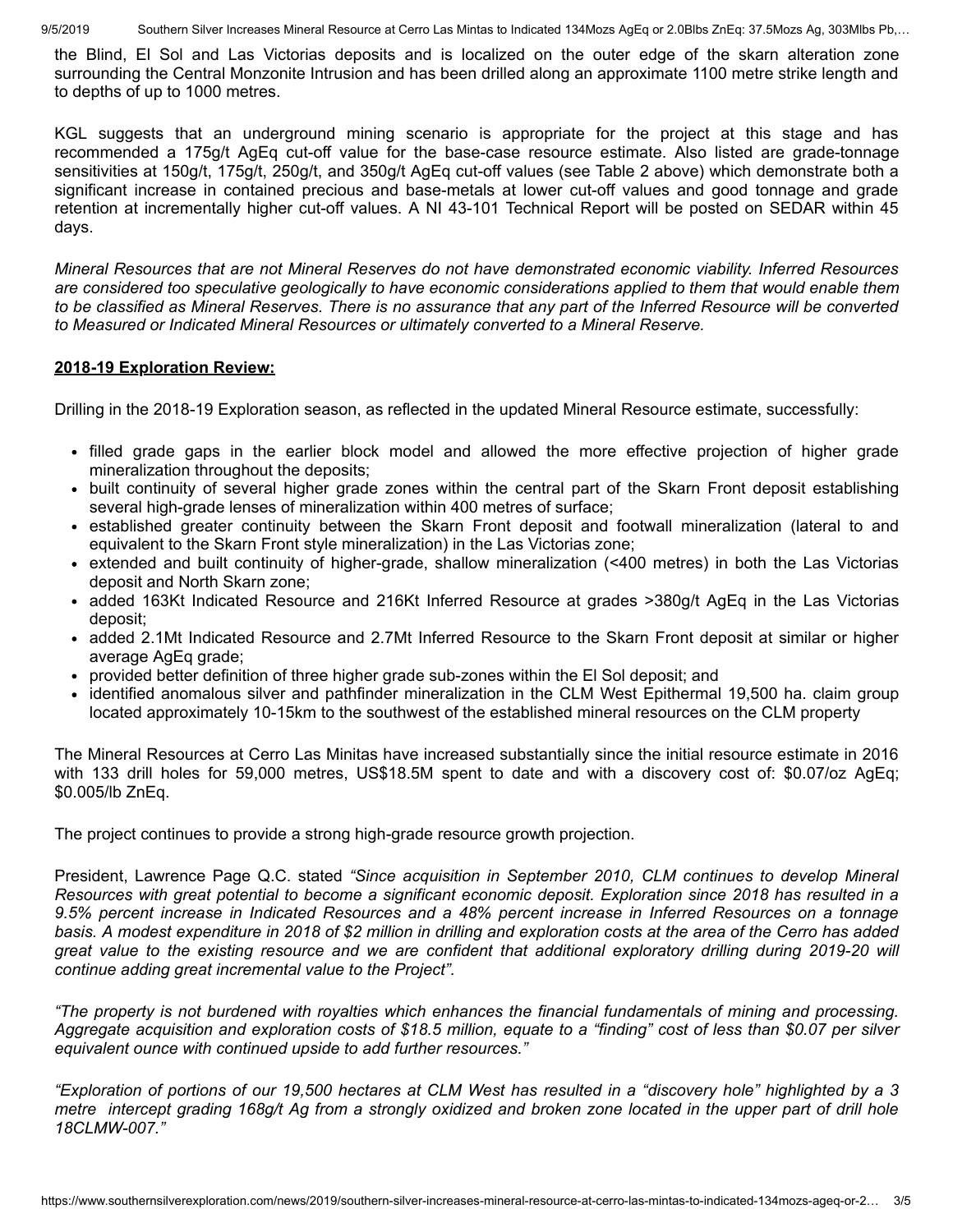9/5/2019 Southern Silver Increases Mineral Resource at Cerro Las Mintas to Indicated 134Mozs AgEq or 2.0Blbs ZnEq: 37.5Mozs Ag, 303Mlbs Pb....

*"Concurrently with the continued development of the resource, we continue to obtain independent assessments on metallurgy and mining parameters to de-risk the project and further increase value".*

## **2019-20 Work Program**

Compilation and analysis of the 2018-19 results continues toward further drill targeting for the 2019-20 exploration program with Southern as the operator.

The overall objective of the 2019-20 exploration program is to continue to increase the existing resource base and to identify and drill test new epithermal vein systems within the larger claim package.

## **Mineral Resource Estimate Parameters**

- The estimate was carried out using a block model constrained by 3D wireframes of the individual mineralized zones. The block model is comprised of an array of blocks measuring 10m x 2m x 10m, with grades for Ag, Au, Cu, Pb and Zn interpolated using Inverse Distance to the Third Power (ID3) weighting. Silver and zinc equivalent values were subsequently calculated from the interpolated block grades.
- The interpolation was carried out in three passes using progressively larger search radii to a maximum of 150m x 150m x 25m. For all passes, the interpolation was restricted to a minimum of 2 and a maximum of 12 composites, with a maximum of 4 composites from any one drill hole (i.e. a minimum of two drill holes required for +4 composites).
- Bulk densities were based on a total of 1,103 individual measurements taken by Southern field personnel. Density values ranged from 2.41 t/m<sup>3</sup> to 5.33 t/m<sup>3</sup>. Density values were interpolated on a block-by-block basis using an inverse distance to the second power. An average value of 2.85 t/m3 was assigned to blocks that were not interpolated.
- Silver composite values have been capped in order to remove the effects of potential overestimation due to statistical outliers. The threshold chosen was 700 g/t silver. In addition, outlier values for the co-product metals were capped at the threshold levels of 1.5 g/t gold, 1.4% copper, 5% lead and 19% zinc.
- The mineralized zones were initially defined by Southern personnel and subsequently validated and refined by KGL. The mineralized wire frames were defined using a combination of geological constraints, grade boundaries and no minimum thickness. Intervals that were not sampled were assigned a zero grade.
- For all zones, blocks are classified as Inferred if they are included within 100m of at least one drill hole intercept. Blocks within 50m of the nearest intercept, and estimated by at least two drill holes were classified as Indicated. However, an interpreted boundary is the final determination of indicated resources in order to remove outlier blocks and the "spotted dog" effect.

## **About Southern Silver Exploration Corp.**

Southern Silver Exploration Corp. is a precious metal exploration and development company with a focus on the discovery of world-class mineral deposits in north-central Mexico and the southern USA. Our specific emphasis is the Cerro Las Minitas silver-lead-zinc project located in the heart of Mexico's Faja de Plata, which hosts multiple world-class mineral deposits such as Penasquito, San Martin, Naica, Los Gatos and Pitarrilla. We have assembled a team of highly experienced technical, operational and transactional professionals to support our exploration efforts in developing, along with our partner, Electrum Global Holdings LP, the Cerro Las Minitas project into a premier, highgrade, silver-lead-zinc mine.

The Company engages in the acquisition, exploration and development either directly or through joint-venture relationships in mineral properties in major jurisdictions. Our property portfolio also includes the Oro porphyry copper-gold project located in southern New Mexico, USA. The Oro property consists of patented land, State leases and BLM located mineral claims which cover a highly prospective quartz-sericite-pyrite alteration zone, interpreted to overlie an unexposed porphyry center and distal sediment-hosted, oxide-gold target.

Robert Macdonald, MSc., P.Geo., is a Qualified Person as defined by National Instrument 43-101 and he is responsible for the supervision of the exploration on the Cerro Las Minitas Project and for the preparation and review of the technical results in this disclosure. Garth Kirkham, P.Geo., and Principal of Kirkham Geosystems Limited is an Independent Qualified Person responsible for the preparation and disclosure of the Mineral Resource Estimate.

## **On behalf of the Board of Directors**